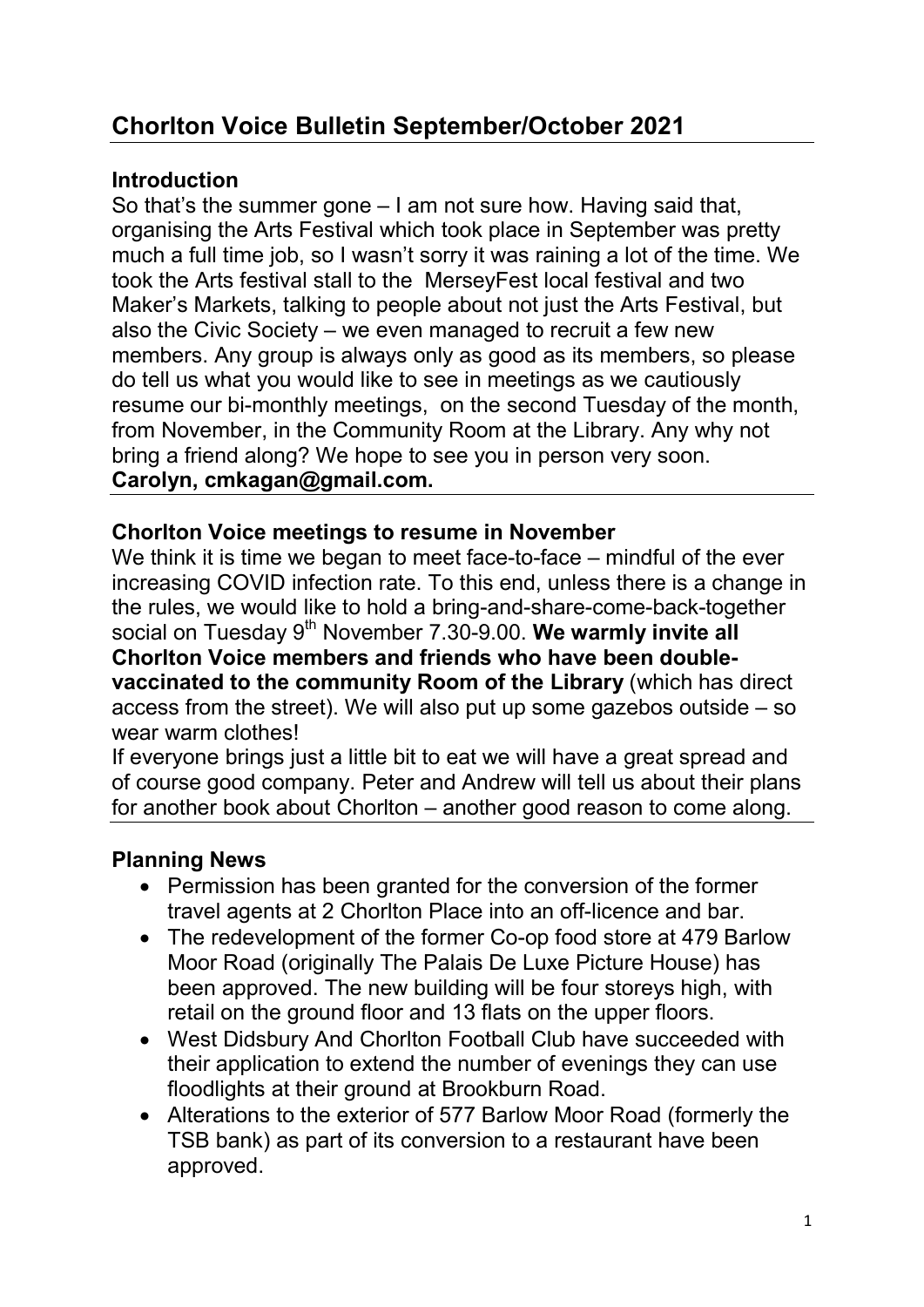• Permission to retain the canopy at the car wash at 302 Barlow Moor Road has, for the third time, been refused.

Recent new planning applications include:

- Change of use of 276 Barlow Moor Road (formerly Blaggs) to a hot food takeaway. We objected to this application because of the concentration of existing takeaways in the area
- Retention of the unauthorised timber canopy at the front of Seb's bar, 97 Beech Road.
- Application was received for an extension at 12 St Clements Road, which is in the conservation Area. We objected to the application because the modernist extension planned was not in sympathy with the surrounding area.

### Remembrance Day



Friends of Southern cemetery and the Bereavement Service are organising a community event for Remembrance Day. This is a community event and all, of all ages, are invited. They hope for a good turnout. November  $11^{th}$ , assemble 10.40 by the cross of Remembrance (first right from entrance on Barlow Moor Rd). Organised by Friends of of Southern Cemetery and Bereavement Services

# Response to Consultations from the Council

We responded to a consultation from the Council about permitted developments. These are developments that can go ahead without formal planning applications and therefore also without local people's scrutiny. We argued that as well as a handful of office blocks which should always have to seek planning permission before converting to dwelling units, so should all retil units across Chorlton. Success! The Council is now proposing that all retail units and some other buildings are exempt from the Permitted developments. We will be writing in support of these changes that will apply to a large part of the centre of Chorlton (as well as other large-ish retail districts actross Manchester. We are delighted with this result, though expect there will be a lobby against the proposals from developers and some traders.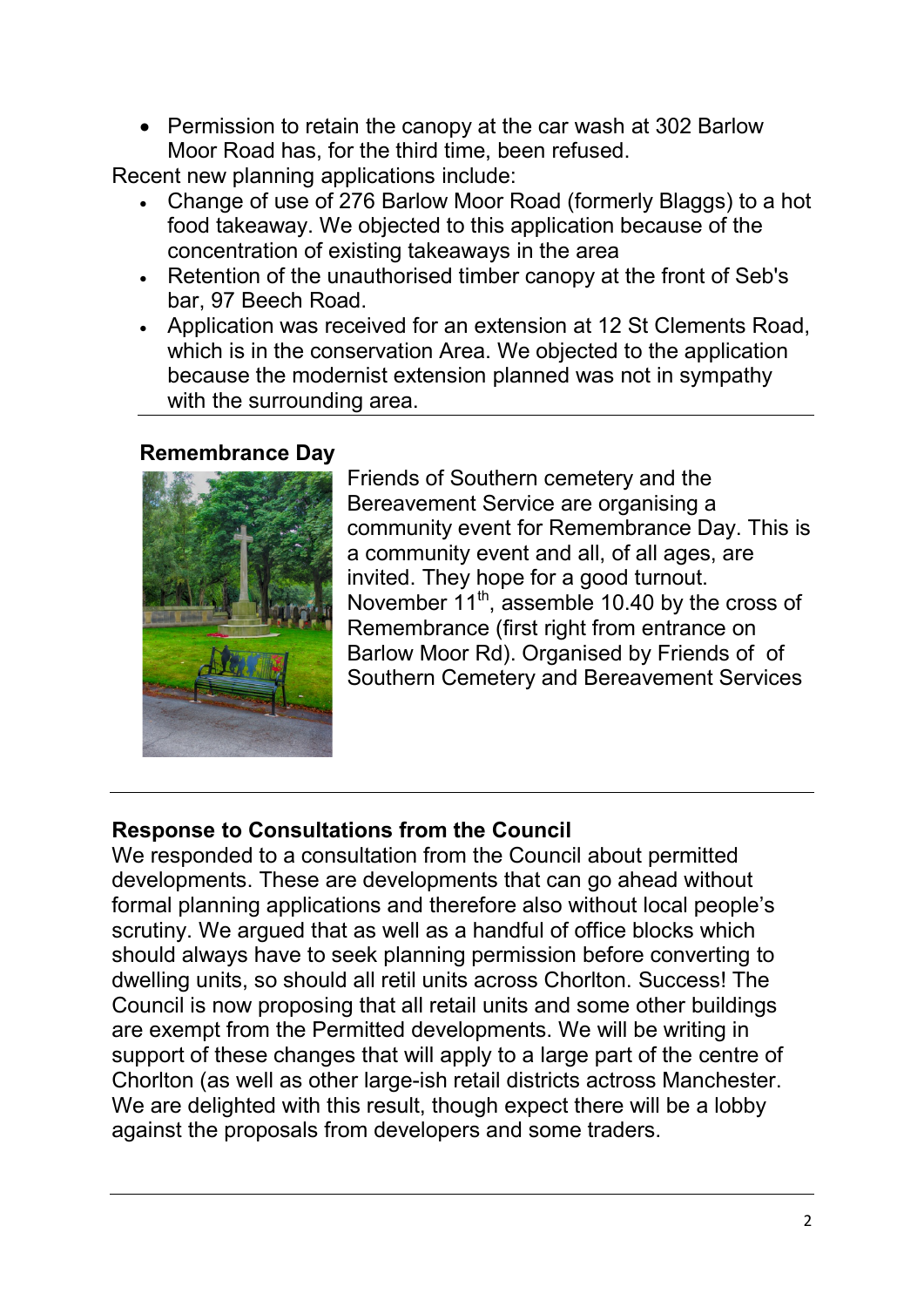Independent Advisory Group – Community Liaison with the Police Jenny Slee has been a longstanding member of the Police Advisory Group and thinks it would be good to have some 'new blood' involved. So we are looking for a new volunteer to go along and let the Police know what concerns there are from the community. Meetings a quarterly and attended by senior officers (probably Commander level). Volunteers will need to be vetted. These are not meetings to be briefed by or hold to account the Police, but rather give them insight into community issues. Anyone interested please contact Jenny for more information on 07570879091

# HAY Baby

How Are You? (HAY) is a new drop-in group, providing a supportive and confidential space where new parents can come, have a hot drink and meet others. Tory is a mother of two (a 6 and a 3 year old), who struggled at times and found it to be helpful meeting others who shared the same experience. The isolation of parenting can sometimes be daunting and she wanted to create a group to provide a relaxed atmosphere where new parents can come and just be. Tory is not a professional in any capacity, she is a mum and that is where she gains her experience. This group will be managed and run by volunteers. HAY will be running in the Meeting Room in Chorlton Library every Monday during term from 10am-12pm. The group will begin on Monday 4th October. For more information please visit our Facebook group page: How Are You?

# Line Dancing activity for beginners.

Want to have some fun and be active at the same time? Line dancing for beginners takes place every Monday afternoon, 13.00-14.00 at BMCA, Meseybank Avenue.. All welcome.

# Let's Reimagine Chorlton

The Chorlton Alliance spawned a new discussion group as lockdowns were fading out last year – Let's Reimagine Chorlton meets every other Sunday on  $Z$ oom –  $17<sup>th</sup>$  October,  $31<sup>st</sup>$  October etc. Contact Shaun at hello@chorlton.coop to be put on the mailing list for notices of and notes from the meetings. We have already seen how discussions such as these can turn into beautiful things, with the production of the Our Green Chorlton map. The project had some tents a the Art inthe Park event during the Arts festival, in Beech Road Park, and had lots of conversations with people about things they would like to see happen in Chorlton. Hopefully thee will be available soon. Discussions are taking place at the moment about how best to connect people, events, traders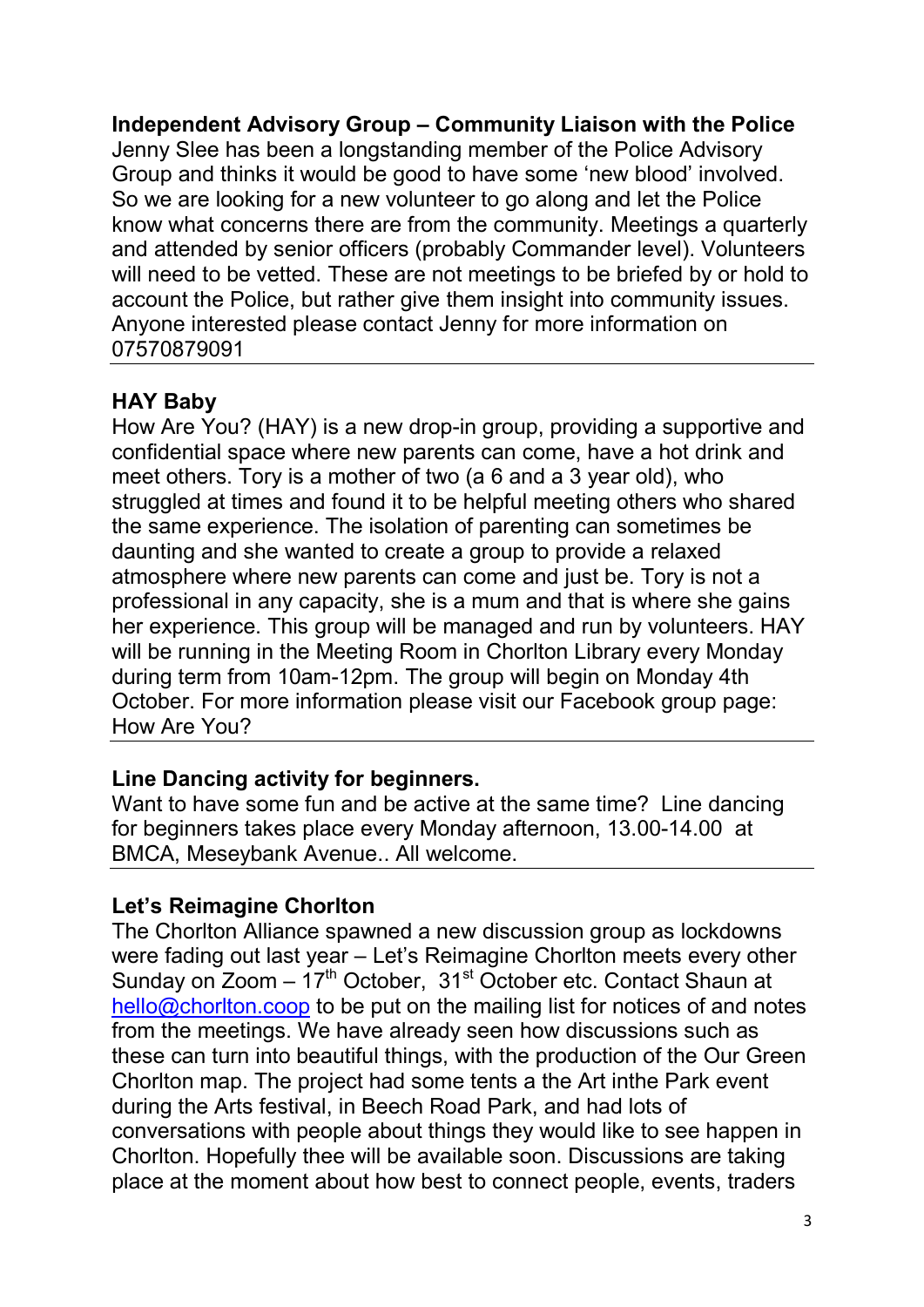together, online. Why not go along and see if the discussions interest you?

### Picture House

No news on the Picture house front – negotiations are still continuing.

### Chorlton Development Plan

A project, led by the CLT, is looking to draw together what we already know about what should change in Chorlton, with a view to then creating an action plan for ensuring that we are in a position to draw down funds from outside to help regenerate the area. We will let you know how this progresses. Chorlton Voice is part of the steering group for the work.

### Chorlton Park

The success of the Tibetan Kitchen cafe has been recognised and the cafe is likely to remain over the winter months, albeit on reduced opening hours. The White House project is now considering whether or not to continue trying to push for a cafe in the ex-changing rooms containers (which, we understand have been condemned, so would need to be replaced with some other buildings). If you have any views about this, please let Carolyn know and she will pass them on. chair@chorltonvoice.org

#### Our Streets Chorlton

Our Streets Chorlton project has just completed some activities with two residential roads – Burrows Ave and Westfield Rd. Both roads were closed for three days to vehicular traffic and residents took part in talks, entertainment and food – and of course appreciated the absence of traffic. These events are seen as a model for how other streets could get neighbours together and learn about, as well as contribute to discussions on how to make Chorlton greener and more accessible. If you think you and your neighbours would be interested to know more, see https://ourstreetschorlton.co.uk

A traffic count was undertaken on Egerton Road North this week – it really surprised me that, at least between 7am -10 am, traffic was heavier going towards Chorlton than towards Manchester. Also, during this period, over 300 cars went towards Chorlton and 18 cycles. Say no more! To see more about the data the project has collected ontraffic but also on air pollution, go along to the website under 'News'.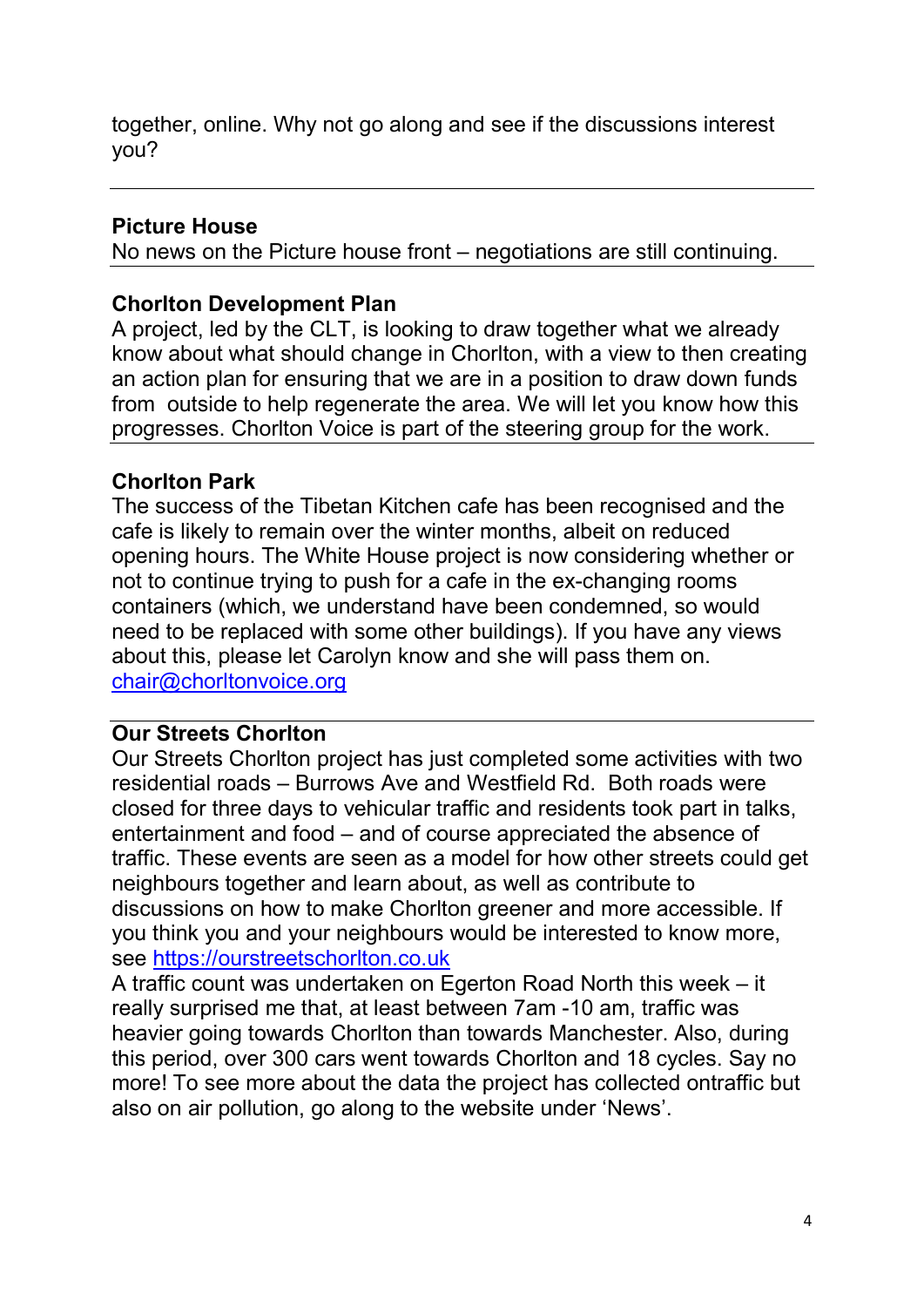You can find out more about the project and how it is going if you go along to the next Community Forum – sign up on the website or at hello@ourstreetschorlton.co.uk to get all the information.

#### #InOurNature

Closely linked to the Our streets project is a Manchester-wide project, In Our Nature.

In Our Nature is a new programme that will help Manchester residents, businesses and organisations create a green, healthier and betterconnected city.

They have some great tips on how we can tackle climate change on their Twitter account. More info can be found by visiting their website at www.zerocarbonmanchester.commonplace.is

#### Brightening up the area

Chorlton Voice has initiated two mini-projects which might brighten up the area. The first is the **Community Garden** – we are convening a group of interested people to explore the possibilities of taking over the Community Garden and restoring it to a valuable community facility, open to all. Watch this space. If you are interested in being involved in this, please contact Peter – events@chorltonarts.org.

I think it was 2012 we first discussed in Chorlton Voice the possibility of putting art on the Metro and in particular on the eyesores of the lift shafts. Well, Transport for Greater Manchester and Metrolink have agreed to a a lift shaft project in principle. We will be working with them and other groups as well as the Neighbourhood Officers to work up a proposal for this. The bureaucracy seems pretty complex, so this is unlikely to happen very soon. We have put down a marker for the St Werburgh's stop as well. Chorlton first, and then if that goes well, St Werburgh's is next. With a bit of luck those ugly concrete boxes, blighting our neighbourhood will soon be items of joy– another space to watch.

# Chorlton Open Gardens

The popular Chorlton Open Gardens is hoping to return on the last weekend of June 2022. A two day event is being considered, with day 1 being one part of Chorlton and day 2 the other. – do you think this is a good idea? Please let Carolyn know what you think. chair@chorltonvoice.org

# Chorlton Lifesavers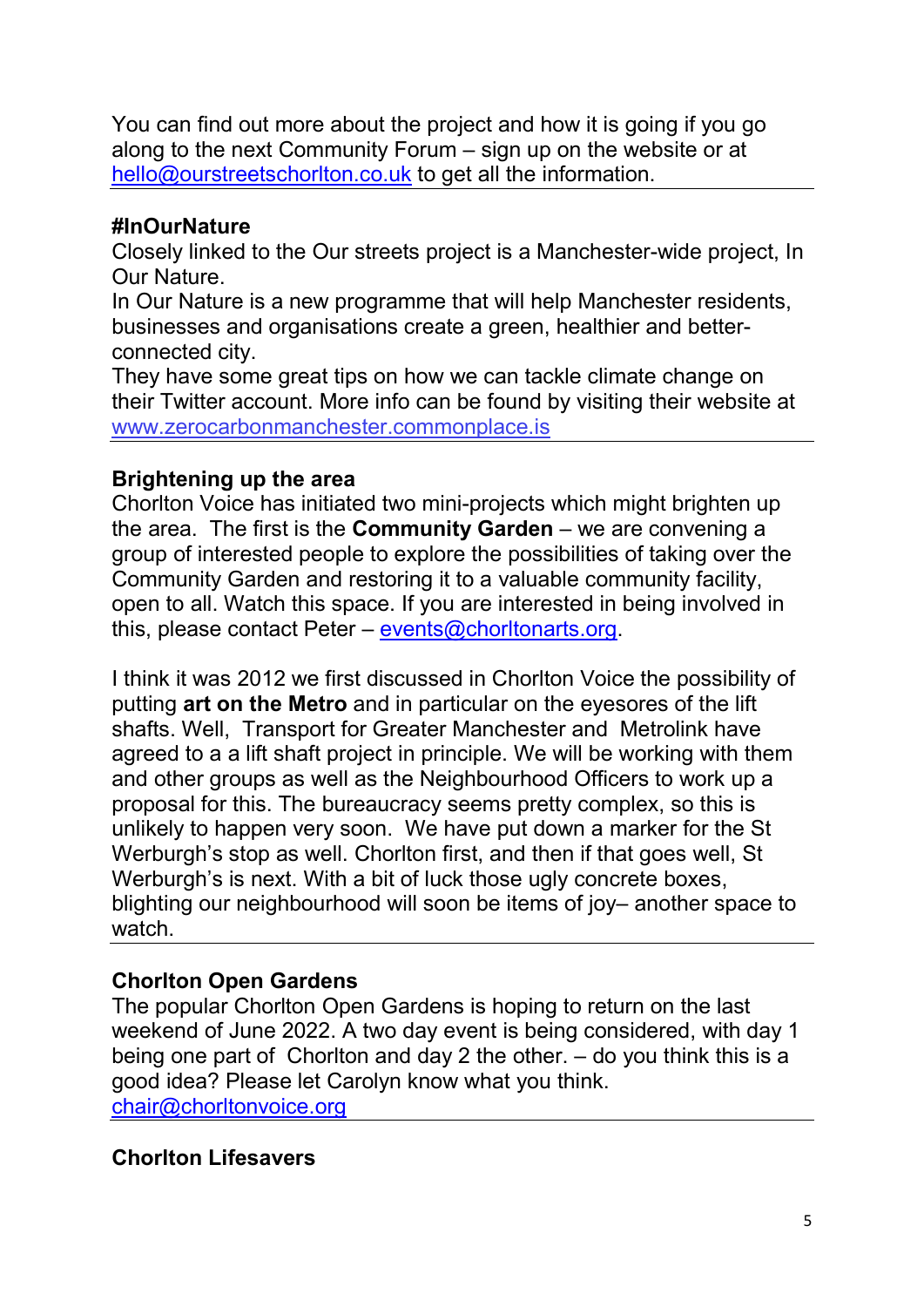Following the 'gap year' forced upon us by the pandemic, we have started back delivering CPR and defibrillator training. The sessions have proved popular, particularly following the high profile cardiac arrest during a European football match when a player collapsed and was resuscitated and defibrillated on the pitch. We have provided training at St. John's Boxing Club, Chorlton Golf Club, The Bowling Green pub and private houses for groups of neighbours. To date we have trained in excess of 700 people. We are keen to push on and reach our target of 1000. Please help us to do this by coming along to a session. Upcoming dates are Monday 1st and 8th November 7pm-8.30pm at the Bowling Green pub, Brookburn Road.

For enquiries or to book a place contact Jenny on 07570879091 Cath and Jenny Chorlton lifesavers

#### Victorian Society

We received a notice from the Victorian society :

As a group, we have decided the time is now right as we move away from the heights of the Covid pandemic to make plans and we are delighted to send you a programme for Jan-April 2022. However, we have had made a few changes for now:

- We are asking you to book places for the talks as, although we do not have to socially distance, we would prefer to have an idea of numbers so we can lay out the room to take advantage of the space and avoid being too close together, while also ensuring there are not too many people for the room's capacity.
- We are using Stretford Public Hall. After the last Manchester Group AGM (Jan 2020) many of you said how much you liked the venue and it is easily accessible by car and by public transport, including the tram. We are also supporting a community hall, which is Victorian. We do have to consider when Manchester United are playing at home: this is why the AGM is slightly earlier in January than usual to avoid a fixture.
- We have moved to a day/weekend meeting time for a while. We would be interested to see if this is popular with members. We also have to work around the availability of venues as they have to be commercially viable.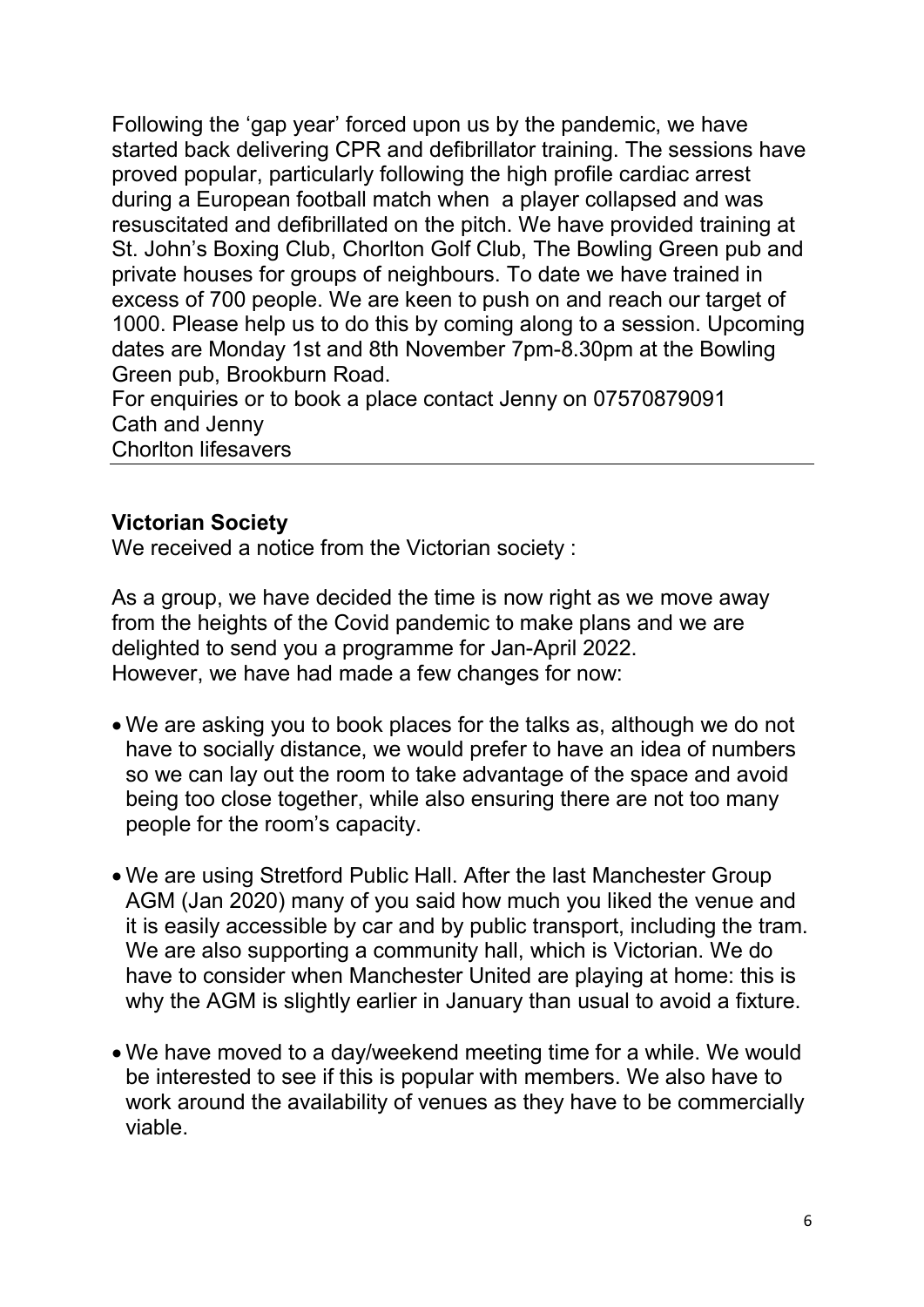I look forward to our being together at an event soon. More details for the AGM will be sent out nearer the time.

> Saturday 15th January 2022 at 2 00 pm for 2 15 pm Stretford Public Hall, Chester Road, Stretford M32 0LG AGM

 In light of Covid precautions, it would be appreciated if you would indicate

attendance by emailinganne.hodgson@hotmail.com

 Saturday 19th February 2022 at 2 00pm for 2 15pm Stretford Public Hall, Chester Road, Stretford M32 0LG Digging the Bridgewater Canal:recent research at Worsley Green Workshops and Worsley Delph Speaker:Dr. Michael Nevell

Industrial Heritage Support Officer for England at the Ironbridge Gorge Museum

Please book at anne.hodgson@hotmail.com

£7 Please pay on the day

Sunday 20th March 2022 at 2 00pm

The Villas of Edgerton, Huddersfield.

A guided walk by author and local historian, David Griffiths £7 Please pay on the day.

Booking and further details from anne.hodgson@hotmail.com

 Saturday 30th April 2022 at 2 00 pm for 2 15 pm Stretford Public Hall, Chester Road, Stretford M32 0LG Marching to Zion: Non-Conformist Chapels and Meeting Houses of the North West Speaker:Dr. Roger Holden Independent historian and council member of the Chapel Society.

Please book at anne.hodgson@hotmail.com

£7 Please pay on the day

# Open Gardens

The popular Chorlton Open gardens is planning to be back on the last weekend of June, 2022. So that's something to look forward to. If you'd like to explore putting your garden, alley, balcony in to the Open Gardens, contact chorltonopengardens@gmail.com

# Health Resources and activities across Chorlton Park